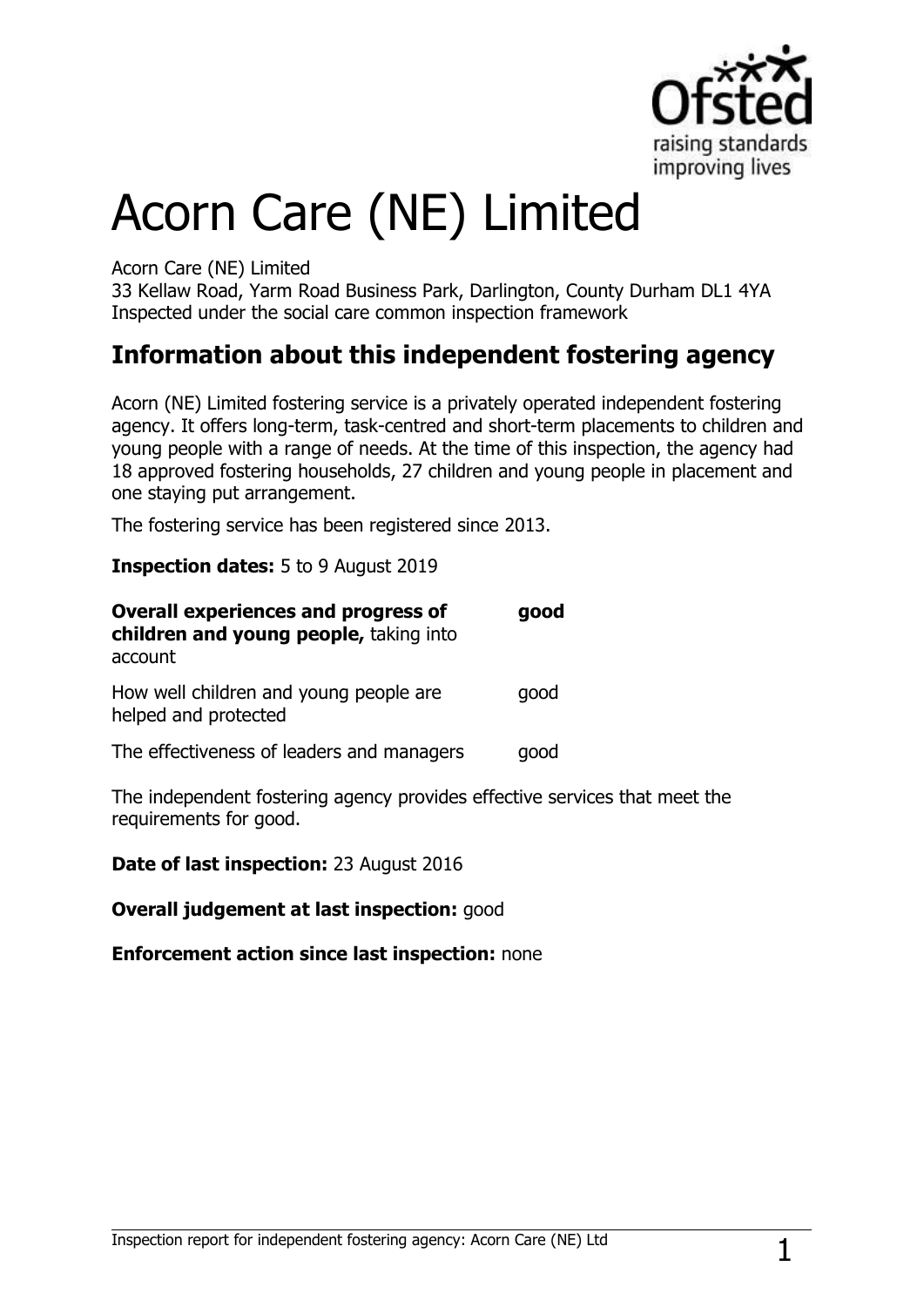

# **Inspection judgements**

## **Overall experiences and progress of children and young people: good**

Children and young people are carefully matched with foster carers who provide a warm and welcoming environment. The consistent, therapeutic parenting provided helps children and young people to re-establish trust in adults and introduces stability into their lives.

The agency provides excellent support for placements. This ensures that children and young people receive good care. The agency's outcomes tracker gives the agency and carers a visual representation of children's and young people's progress. Additionally, input from the agency's clinical psychologist provides foster carers with support and guidance in maintaining positive environments for children and young people in which to live.

Foster carers are trained in therapeutic parenting. This is the basis of the agency's support and informs the regular case consultations that take place with the agency and foster carers. The support and help are delivered in a timely way. A foster carer stated, 'Whenever I need them they are always there, either in person or at the end of a phone.'

Children and young people are fully included in their foster families. They are supported to consistently achieve high levels of attendance at schools and colleges. This means that they can learn and make progress from their starting points. Foster carers are ambitious for the children and young people placed and try to promote the importance of education and personal development. A young person said, '[Name] likes me to be as independent as I can be and supports me to develop my confidence. She makes me feel confident.'

The agency's foster carers work well with placing social workers, ensuring that they are part of the team around the child. They play an active part in planning for children and young people. Professional relationships are positive and respectful. A social worker said, 'We as a team work well together. Communication is good. It is a real team effort.'

The agency undertakes a rigorous assessment of prospective foster carers. Information gathered can lead to further consultation with the clinical psychologist before taking an informed view. This means that the agency is mindful of finding the right foster carers to ensure that children and young people are more likely to be safe and nurtured appropriately within foster families.

The agency is not consistently ensuring that the wishes, feelings and views of children and those significant to them are considered in developing the service. This limits the agency's ability to improve the care that it provides.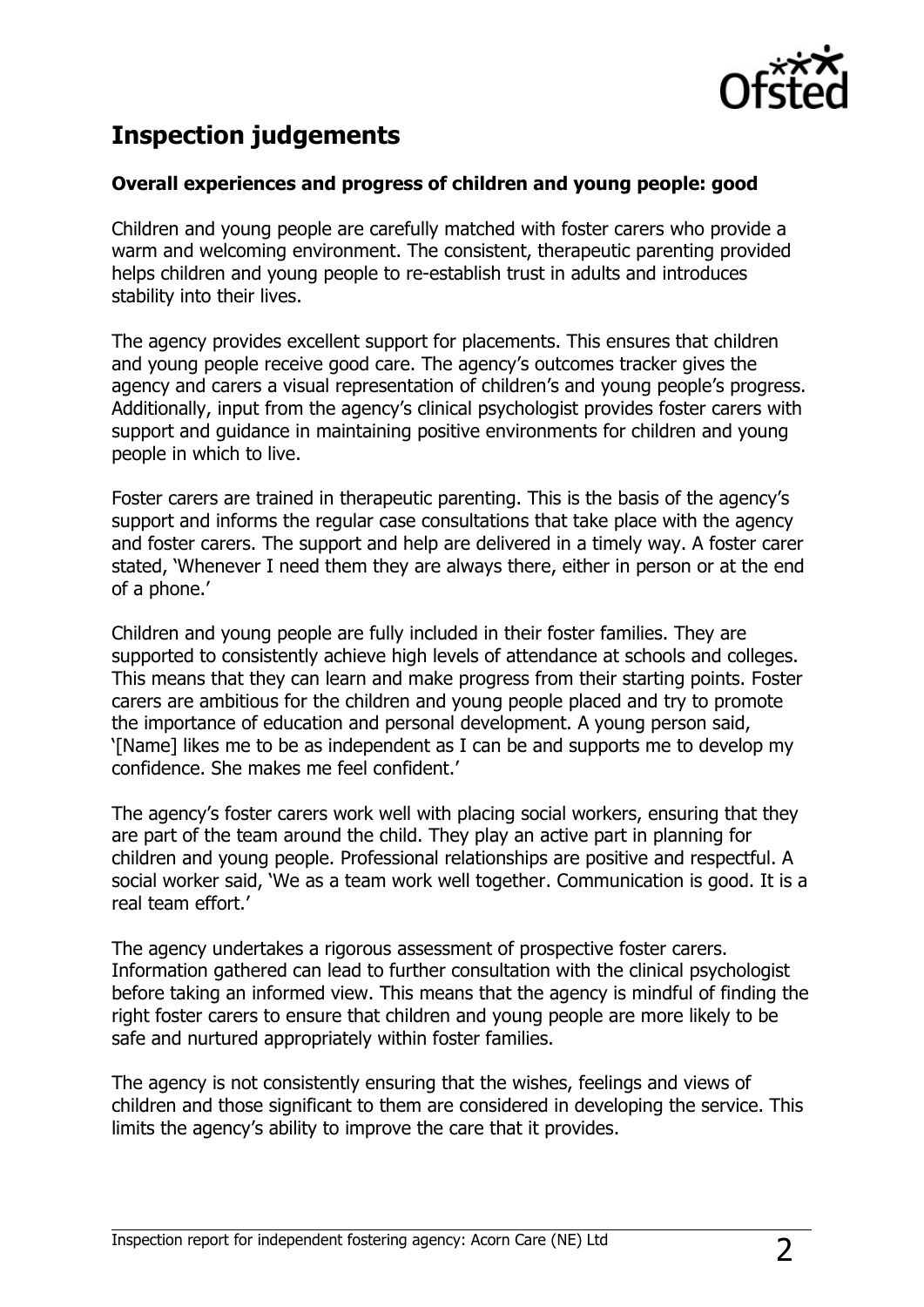

## **How well children and young people are helped and protected: good**

Children's and young people's risks and behaviours are identified, understood and managed. They are effectively safeguarded by diligent foster carers and the agency's comprehensive oversight and support of placements.

Careful consideration is taken to ensure matching of children and young people with fostering families. This ensures that children's safety and welfare is promoted in all foster placements. Safer caring polices are updated regularly. However, the agency does not always ensure that children's and young people's risk assessments are individualised. This means that areas of risk could be missed within the assessment process.

The agency's monitoring and supervision of placements is very good. Close working relationships with foster carers and professionals from a range of agencies keep children and young people safe from potential harm.

The foster carers receive relevant safeguarding training and understand their roles in protecting children and young people. Open and transparent communication with the agency and respective local authorities ensures that children are protected.

Children and young people rarely go missing and where this does occur, it is well managed and monitored by the agency. Foster carers use effective de-escalation techniques, which form part of the therapeutic parenting model, to ensure that children and young people are protected from harm.

The agency ensures that any safeguarding concerns are immediately shared with the respective local authorities and safeguarding officers.

## **The effectiveness of leaders and managers: good**

The agency is managed effectively by an experienced and suitably qualified registered manager. The service provided is child-focused and leaders and managers are passionate about improving the outcomes for the children and young people who they place with their foster carers.

The agency is appropriately staffed and is supported by highly efficient administrative systems. Workloads are manageable, and this gives staff time to support the foster carers well. The staff receive regular supervision that enables them to reflect on their practice and the progress that children and young people make in their fostering families. The staff attend relevant professional training associated with their personal development. Additionally, foster carers and staff participate together in the agency's therapeutic parenting programme, which is delivered by the clinical psychologist.

The registered manager has effective working relationships with a range of associated professionals. She challenges placing authorities when there are gaps in information and delays in providing documentation. On occasion, foster carers have not always had the child's most up-to-date care plan. The level of dialogue, planning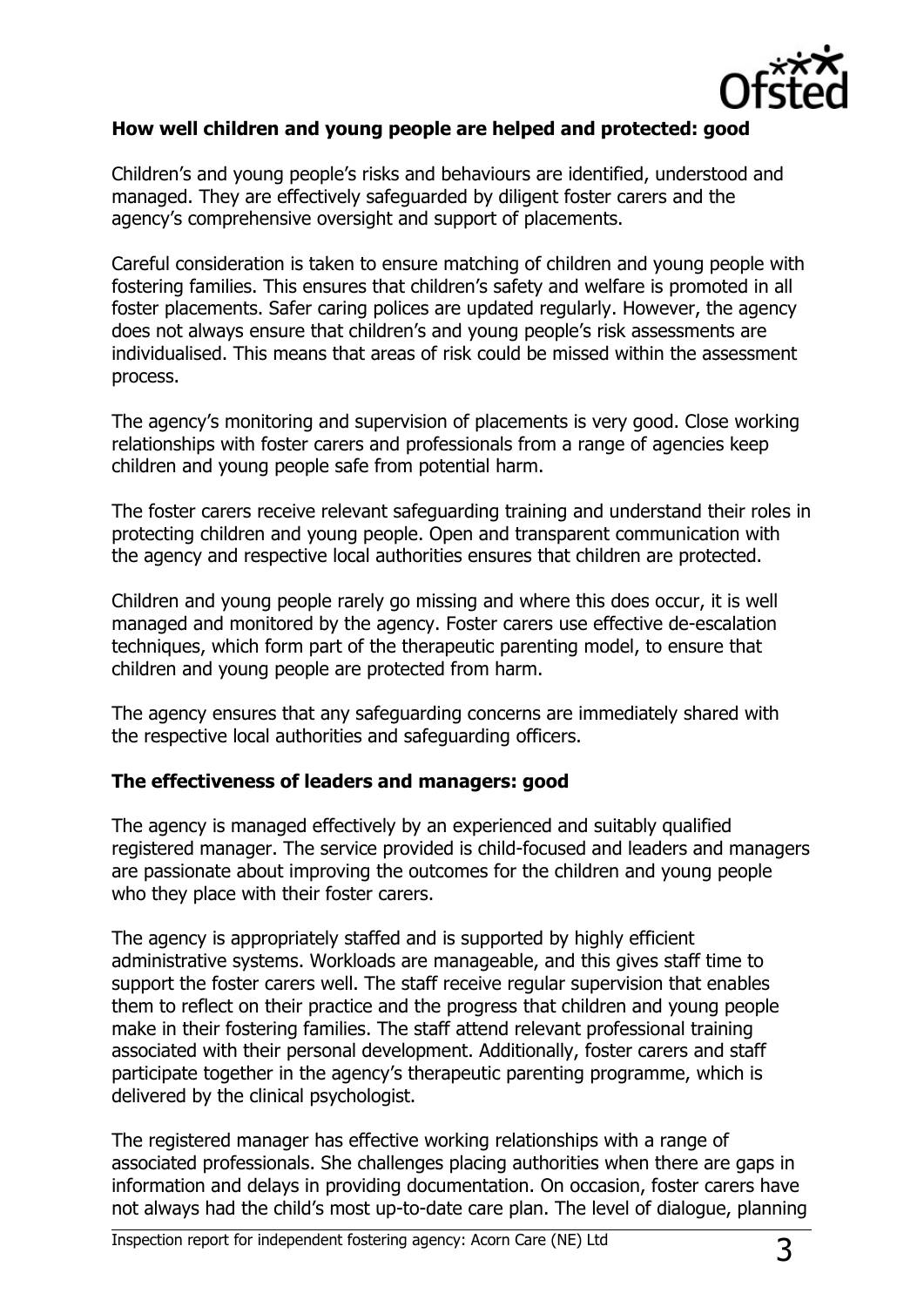

and consultation with placing authorities in response to the situation has ensured that foster carers can respond to children's and young people's needs. This ensures that children and young people can settle quickly into families.

The manager provides a formal, monthly monitoring report to the directors. This means that senior management members can overview the service appropriately. However, the monthly monitoring report and annual report required by regulation do not include consultation with foster carers, children and young people or their respective local authorities. Additionally, they have not been provided to Ofsted. This means that the service is not sufficiently evaluated as it does not take into account external and independent views.

The panel is chaired by an experienced professional. The panel is thorough in its consideration of the information presented. The panel provides effective, childfocused quality assurance of the work carried out by the agency. The administration of the panel is efficient, and the members receive information in a timely manner. The minutes provide the agency decision maker with the basis on which to make an informed decision.

The requirement and recommendations at the last inspection have been addressed. The agency has also been mindful of some issues in relation to the development of the service. As a response, they have appointed an additional member of staff with a specific task to promote engagement with foster carers, local authorities and children and young people.

The agency's staff are mindful of promoting peer support among their foster carers but as yet they have been unable to generate sufficient interest in any self-help group for foster carers. This is an area for improvement.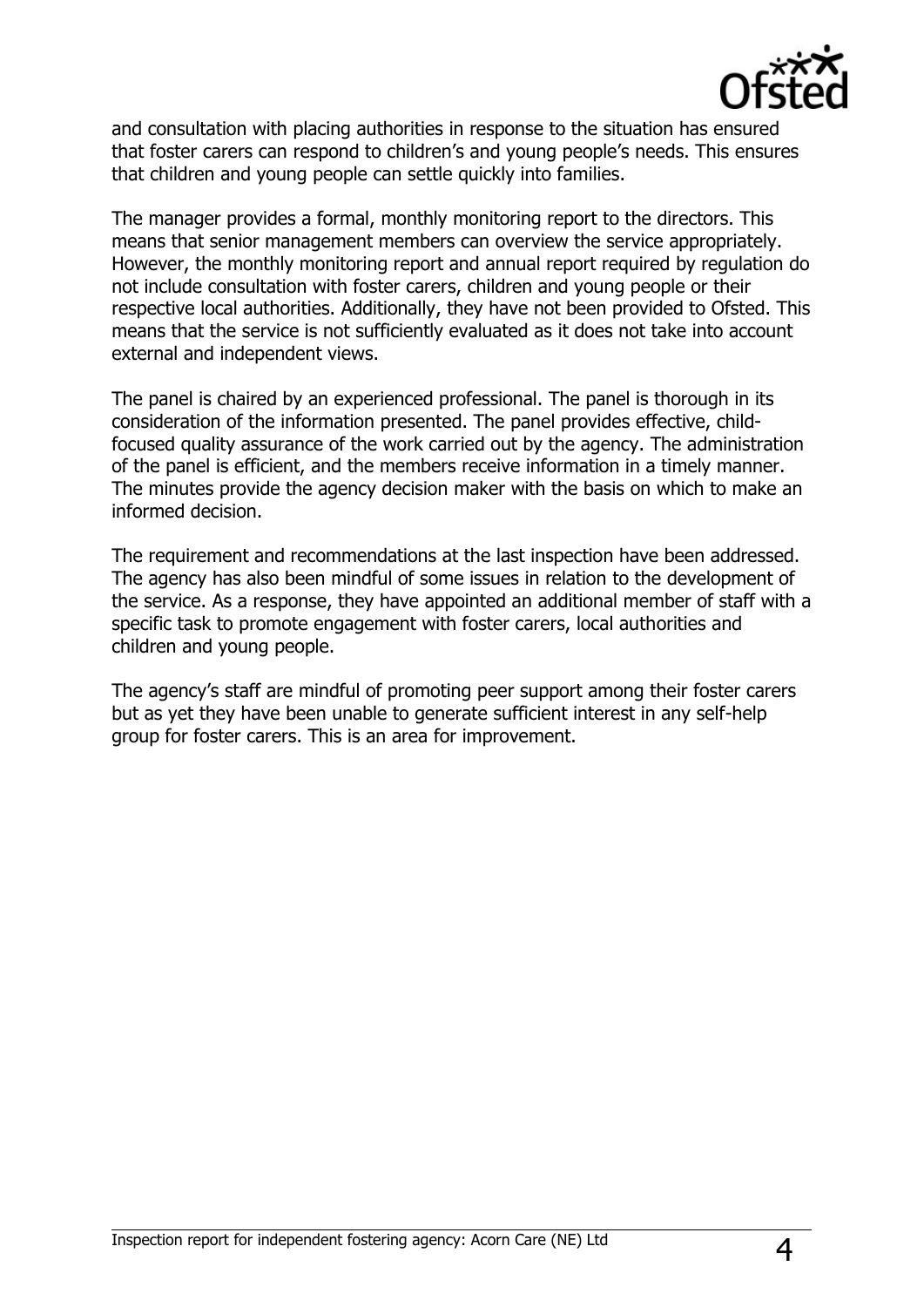

## **What does the independent fostering agency need to do to improve?**

## **Statutory requirements**

This section sets out the actions that the registered person(s) must take to meet the Care Standards Act 2000, Fostering Services (England) Regulations 2011 and the national minimum standards. The registered person(s) must comply within the given timescales.

| <b>Requirement</b>                                                                                                                                                                                                                                                                                                          | Due date   |
|-----------------------------------------------------------------------------------------------------------------------------------------------------------------------------------------------------------------------------------------------------------------------------------------------------------------------------|------------|
| The registered person must maintain a system for-                                                                                                                                                                                                                                                                           | 27/09/2019 |
| monitoring the matters set out in Schedule 6 at appropriate<br>intervals, and                                                                                                                                                                                                                                               |            |
| improving the quality of foster care provided by the fostering<br>agency.                                                                                                                                                                                                                                                   |            |
| The registered person must provide the Chief Inspector with<br>a written report in respect of any review conducted for the<br>purpose of paragraph (1) and, on request, to any local<br>authority.                                                                                                                          |            |
| The system referred to in paragraph (1) must provide for<br>consultation with foster parents, children placed with foster<br>parents, and their placing authority (unless, in the case of a<br>fostering agency which is a voluntary organisation, it is also<br>the placing authority). (Regulation 35 $(1)(a)(b)(2)(3)$ ) |            |

## **Recommendations**

- The wishes, feelings and views of children and those significant to them are taken into account in monitoring foster carers and developing the fostering service. ('Fostering Services: National Minimum Standards', paragraph 1.7)
- Children's safety and welfare is promoted in all fostering placements. Specifically, staff should ensure that children's and young people's risk assessments are individualised. ('Fostering Services: National Minimum Standards', paragraph 4.1)
- Peer support, foster care associations and/or self-help groups for foster carers are encouraged and supported. ('Fostering Services: National Minimum Standards', paragraph 21.4)
- The foster carer is given a copy of the child's placement plan as soon as this is provided to them by the responsible authority. If provision of the care plan by the responsible authority is delayed, the fostering service follows this up with the responsible authority. ('Fostering Services: National Minimum Standards', paragraph 31.2)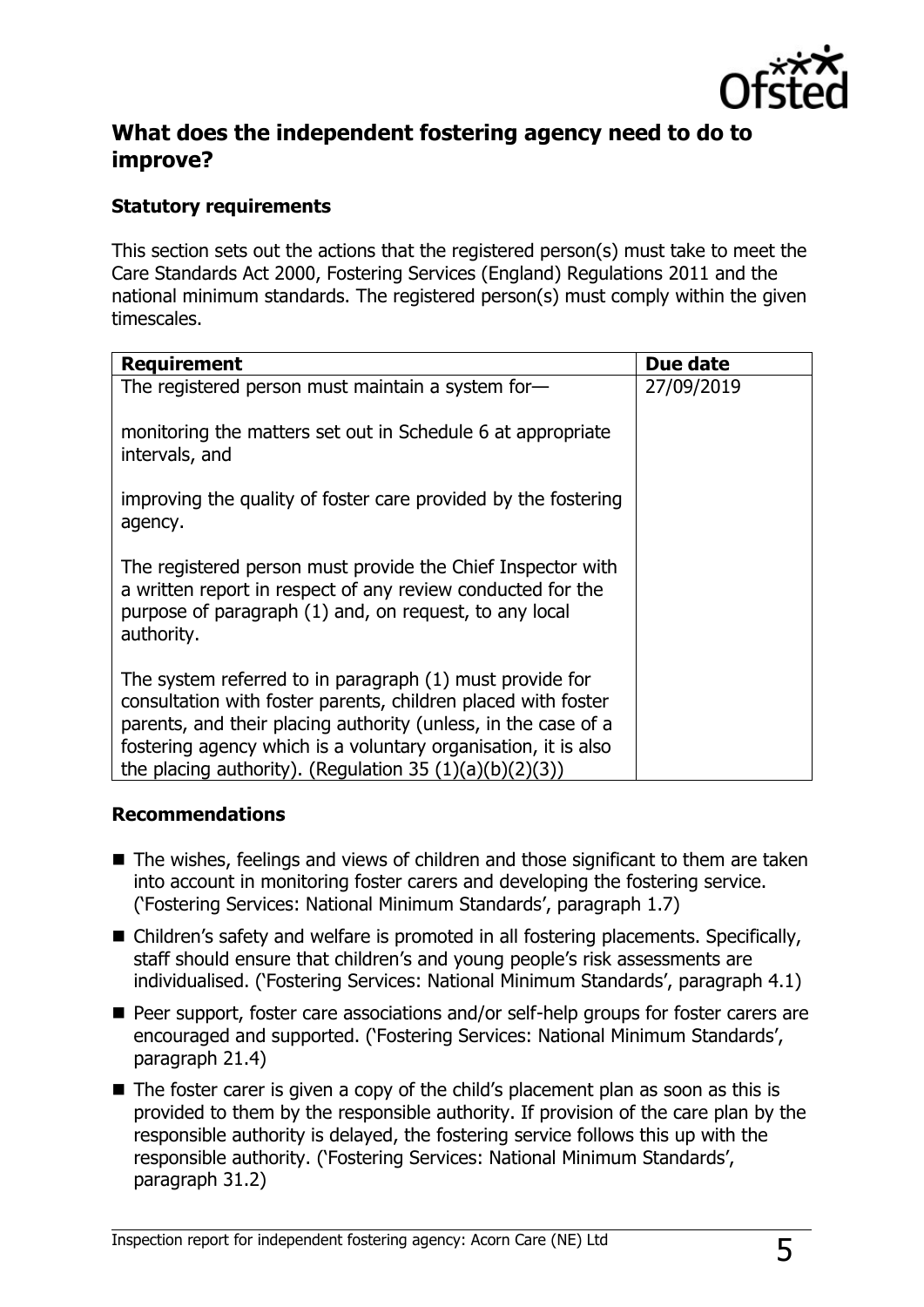

# **Information about this inspection**

Inspectors have looked closely at the experiences and progress of children and young people using the 'Social care common inspection framework'. This inspection was carried out under the Care Standards Act 2000 to assess the effectiveness of the service, how it meets the core functions of the service as set out in legislation, and to consider how well it complies with the Fostering Services (England) Regulations 2011 and the national minimum standards.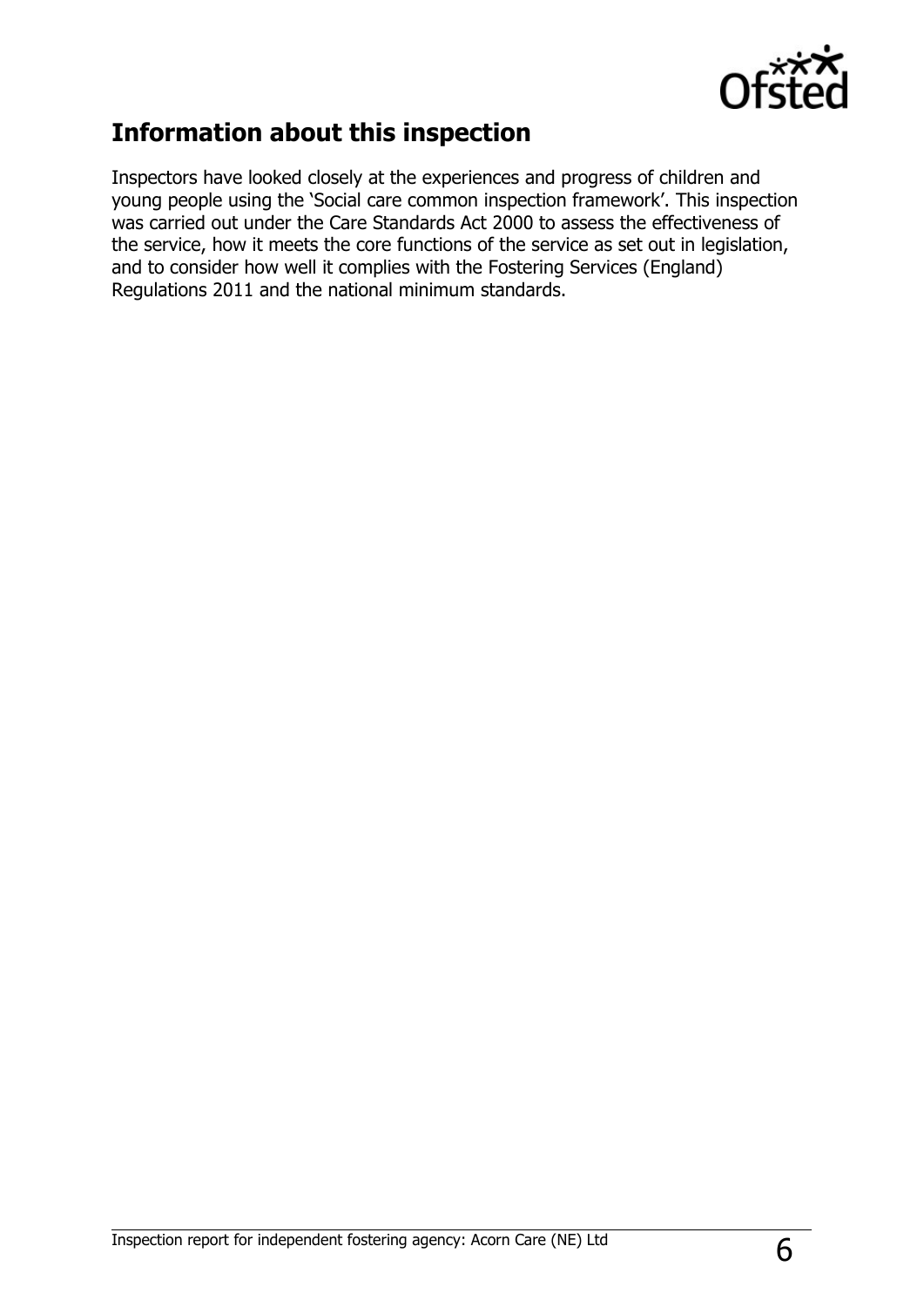

## **Independent fostering agency details**

**Unique reference number:** SC463071

**Registered provider:** Acorn Care (NE) Limited

**Registered provider address:** 33 Kellaw Road, Yarm Road Industrial Estate, Darlington, County Durham DL1 4YA

**Responsible individual:** Julie-Ann Foxton

**Registered manager:** Fiona Kingston

**Telephone number:** 01325 466525

**Email address:** FKingston@acorncare.org.uk

## **Inspector**

Michael Dack, social care inspector